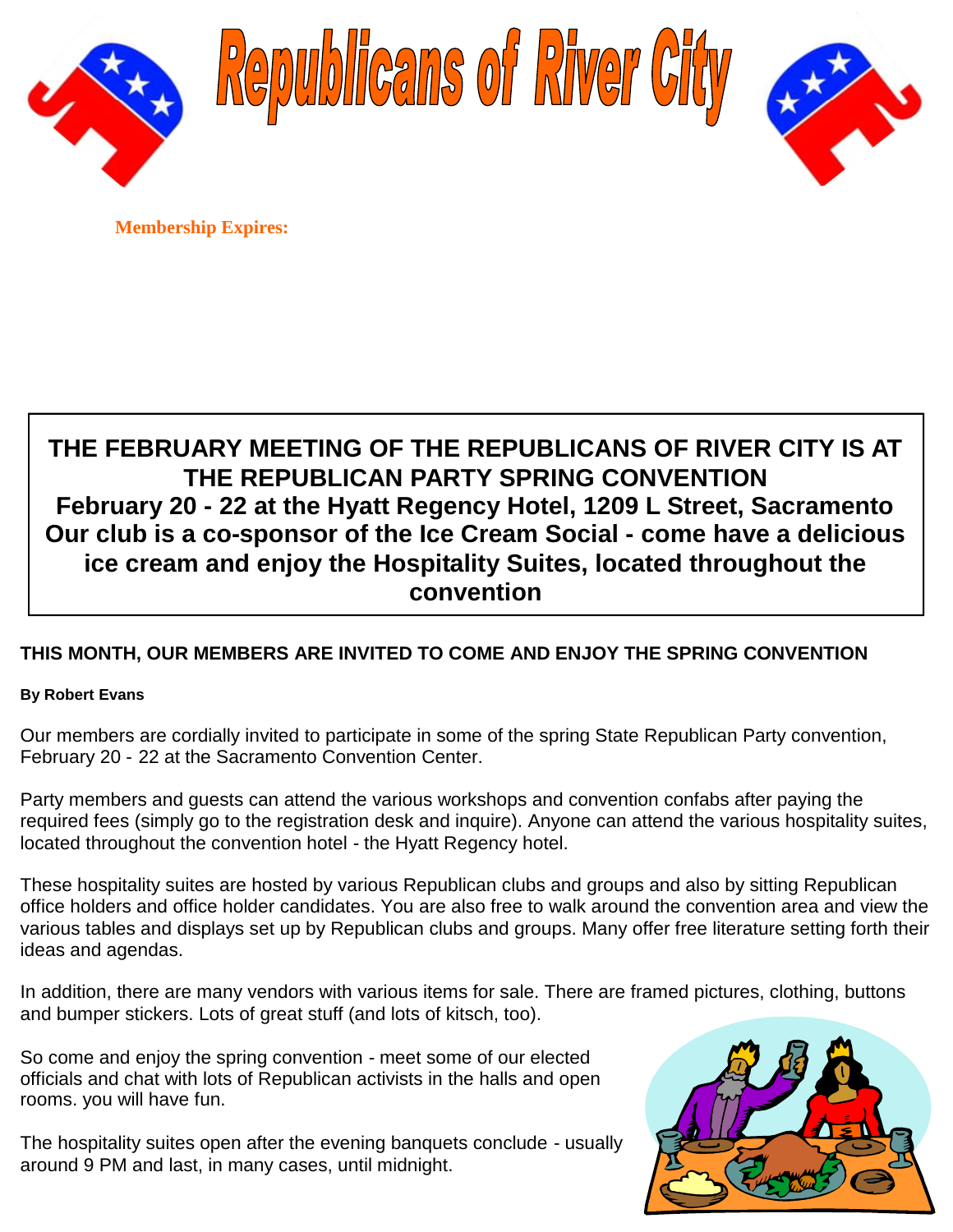

**Carl Burton, President**

## **FEBRUARY - MONTH OF FREEDOM**

As we celebrate the 200 birth of President Abraham Lincoln this year I'm remind of my first visit to Washington DC and going to Lincoln Memorial. As I stood on the steps of the memorial in the early '60's it was impossible for me not to think about the ending of slavery and also about Marian Anderson.

In 1939 when The Daughters of the American Revolution barred Marian Anderson from singing at Constitution Hall she performed at the Lincoln Memorial. Where Ms. Anderson stood I was standing and where one day in the future Dr. Martin Luther King, Jr. would stand to give his "I Have A Dream" speech.

The monument was overwhelming and beautiful for me. It was like a religious experience. It's not only a symbol of the Republican Party but of American unity and freedom.

The Lincoln Memorial, first proposed in 1867, was successfully stopped for decades by the Democrats. It was only at the turn of the 20th century, when enough time had passed to make Lincoln acceptable to both parties, was funding approved by Congress to build the memorial.

**Page 2** Republican President Theodore Roosevelt made it one of his many projects (like the Panama Cannel and the national park system). The Lincoln Memorial could never have been built as a tribute to emancipation and the end of slavery because too many Confederate Democrat soldiers, and their families, were still living at the beginning of 1900's.

> The memorial's opening ceremony, held in 1922, was attended by blacks and whites, but black attendees were shoved to the back. Because under Democrat President Woodrow Wilson, a southerner who had numerous southerner Democrats in his cabinet, federal offices and workplaces were segregated, starting in 1913. This situation persisted for decades until, under the leadership of former California Republican governor Earl Warren, the Supreme Court ruled segregation was unconstitutional.

> Since the first time I visited the Lincoln memorial it has been claimed by civil rights and war protesters, religious conservatives and in recent years by gay rights advocates. The Lincoln Memorial is a gathering place for public conversation; it's at the center of American history.

> February is the month of Freedom to me because it reminds me of the birth of Republican Presidents Reagan (Feb 6), Lincoln (Feb 12) and our founding father George Washington (Feb 22).



# **ON THIS DATE IN HISTORY**

February 1, 1865 – Chief Justice Salmon Chase, swears in Republican John S. Rock, first African-American to be admitted to practice before the U. S. Supreme Court.

February 3, 1870 – After passing the House with 98% support and 97% Democrat opposition, Republicans' 15th Amendment is ratified, granting the vote to all Americans regardless of race.

February 4, 1959 - President Eisenhower informs Republican leaders of his plan to introduce the 1960 Civil Rights Act, despite staunch opposition from many Democrats.

February 6, 1981 - President Ronald Reagan designates 1981 as the International Year of Disabled Persons.

February 8, 1894 - Democrat Congress and Democrat President Grover Cleveland join to repeal Republicans' Enforcement Act, which had enabled African-Americans to vote.

February 9, 1864 - Susan B. Anthony and Elizabeth Cady Stanton deliver over 100,000 signatures to U.S. Senate supporting Republicans' plans for constitutional amendment to ban slavery.

February 25, 1870 – A former slave, Mississippi Republican Hiram Revels, becomes the first African-American U. S. Senator.

February 27, 1860 – Abraham Lincoln launches his campaign for the Republican presidential nomination with speech at the Cooper Institute in New York.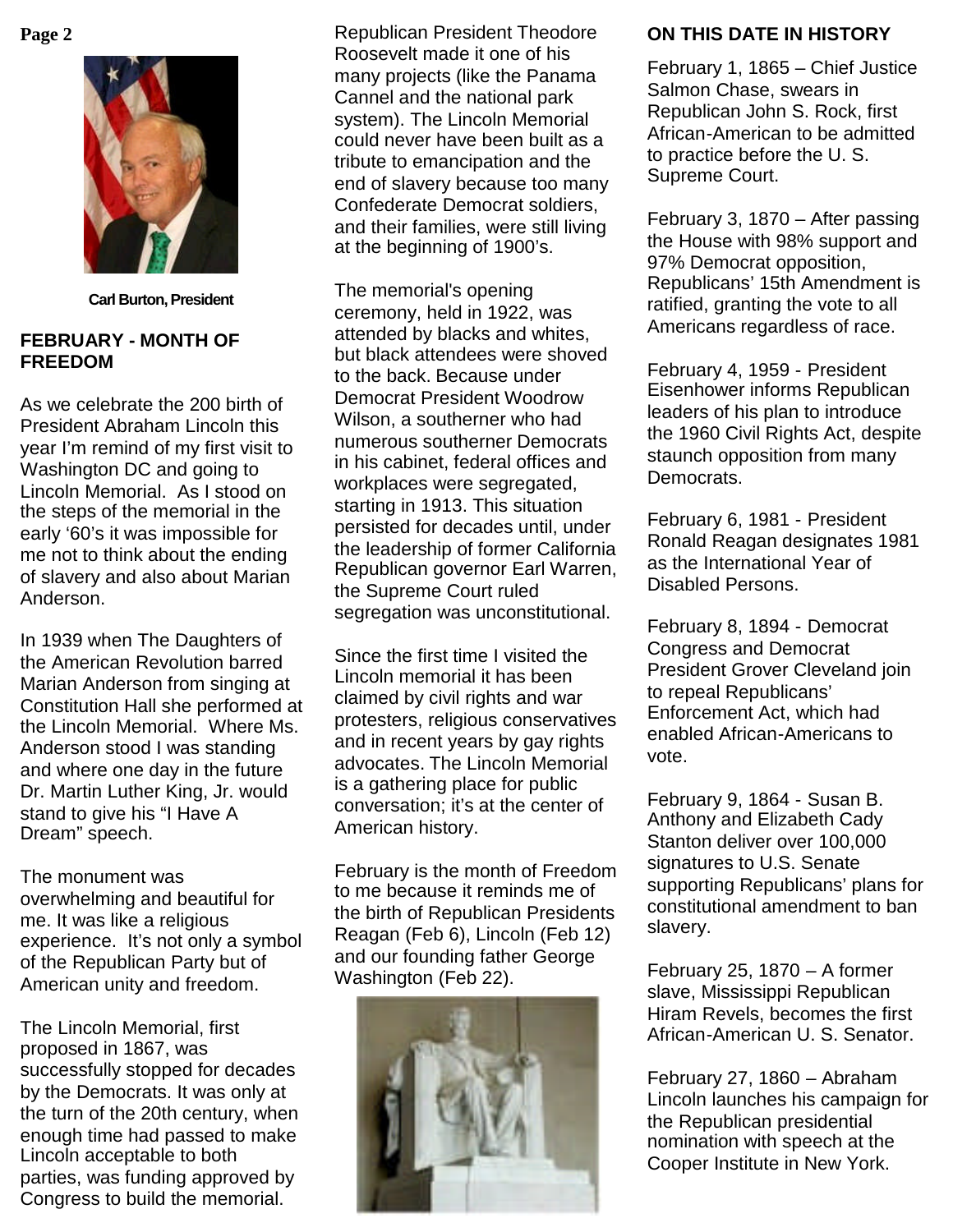# **Page 3 IN MY OPINION:**

**by Chris Angle**

#### **MICHAEL STEELE: REPAIRING THE REPUBLICAN COALITION**

Last week, the Republican National Committee elected Michael Steele to the post of Chairman, and in so doing took an important step towards returning from the political wilderness. By electing a minority, as well as a more non-ideological candidate, the RNC has shown a willingness to try and learn some lessons from successive electoral defeats that have driven the Republicans to the brink of irrelevance in the federal government.

It was a little more than 4 years ago that a Democrat Senator from Georgia named Zell Miller came out with a book titled "A National Party No More". In this book, he argued that with the Democrats all but driven out of the South, they could no longer claim to be a national political party. Today, the one could be justified in giving the Republican Party the same diagnosis. The Party has only 3 Senators and zero Congressmen from the 6 states that make up New England. On the West Coast, the Party has zero Senators and only 1/3 of the congressional seats.

The reason that the Party has ceased to be competitive in these areas is that it has ceased representing a political philosophy that can be competitive in these regions. The Republican coalition of the last generation has broadly consisted of pro-business interests (think Northeast and West Coast), libertarian-leaning individuals, and religious cultural conservatives. While there is

obviously geographical overlap, the pro-business interests generally played well in the northeast and on the coasts, the Party's libertarian streak helped it to win in the Mountain states, and the religious conservatives helped the Party take over the South. In order to be dominant nationally, political parties must usually be broad-based. This means that they will generally consist of several factions that come together to promote certain goals. Such arrangements necessarily entail compromises between the various factions. However, when one faction becomes too powerful, it can push the Party to promote a more narrowly focused agenda, thereby alienating members of the other factions. In many ways, this has been the fate of the Republican Party. The rise to dominance of the 'Southern' wing in Republican Party, along with Republican abandonment of their traditional small-government, fiscal conservatism, has caused the Party to lose ground on the coasts and in the Mountain states. Meanwhile, the Party's seemingly inflexible positions on certain issues such as immigration have resulted in the Party enhancing its anti-minority reputation.

Michael Steele is precisely the type of person that the Republicans need to help lead them back from the wilderness. As the former Lieutenant-Governor of a 'blue' state, he has the credentials to help shape a new Republican message that will enable the Party to broaden its appeal and create the 'big-tent' that will be necessary for the Party to become nationally dominant once more. As a minority, he can help the Republicans learn to reach out to diverse groups of voters and possibly eventually begin to shed

their image of being the antiminority Party. While Michael Steele is not necessarily the new Ronald Reagan, his election suggests that new, revitalizing forces are at work within the GOP. Friday, January 30, was a good day for the long-term health of the Republican Party.

## **HAVE A LAUGH**

This is dedicated to everyone who ever attempted to get into a regular workout routine.

**Dear Diary**: For my birthday this year, my daughter purchased a week of personal training at the local health club for me. Although I am still in great shape since being a high school football cheerleader 43 years ago, I decided it would be a good idea to go ahead and give it a try. I called the club and made my reservations with a personal trainer named Belinda, who identified herself as a 26-year-old aerobics instructor and model for athletic clothing and swim wear. My daughter seemed pleased with my enthusiasm to get started! The club encouraged me to keep a diary to chart my progress.

**MONDAY**: I started my day at 6:00 am: Tough to get out of bed, but found it was well worth it when I arrived at the health club to find Belinda waiting for me. She is something of a Greek goddess - with blond hair, dancing eyes and a dazzling white smile. Belinda gave me a tour and showed me the machines. I enjoyed watching the skillful way in which she conducted her aerobics class after my workout today. Very inspiring! Belinda was encouraging as I did my sit-ups, although my gut was already **(Please go to Page 5, Col. 1)**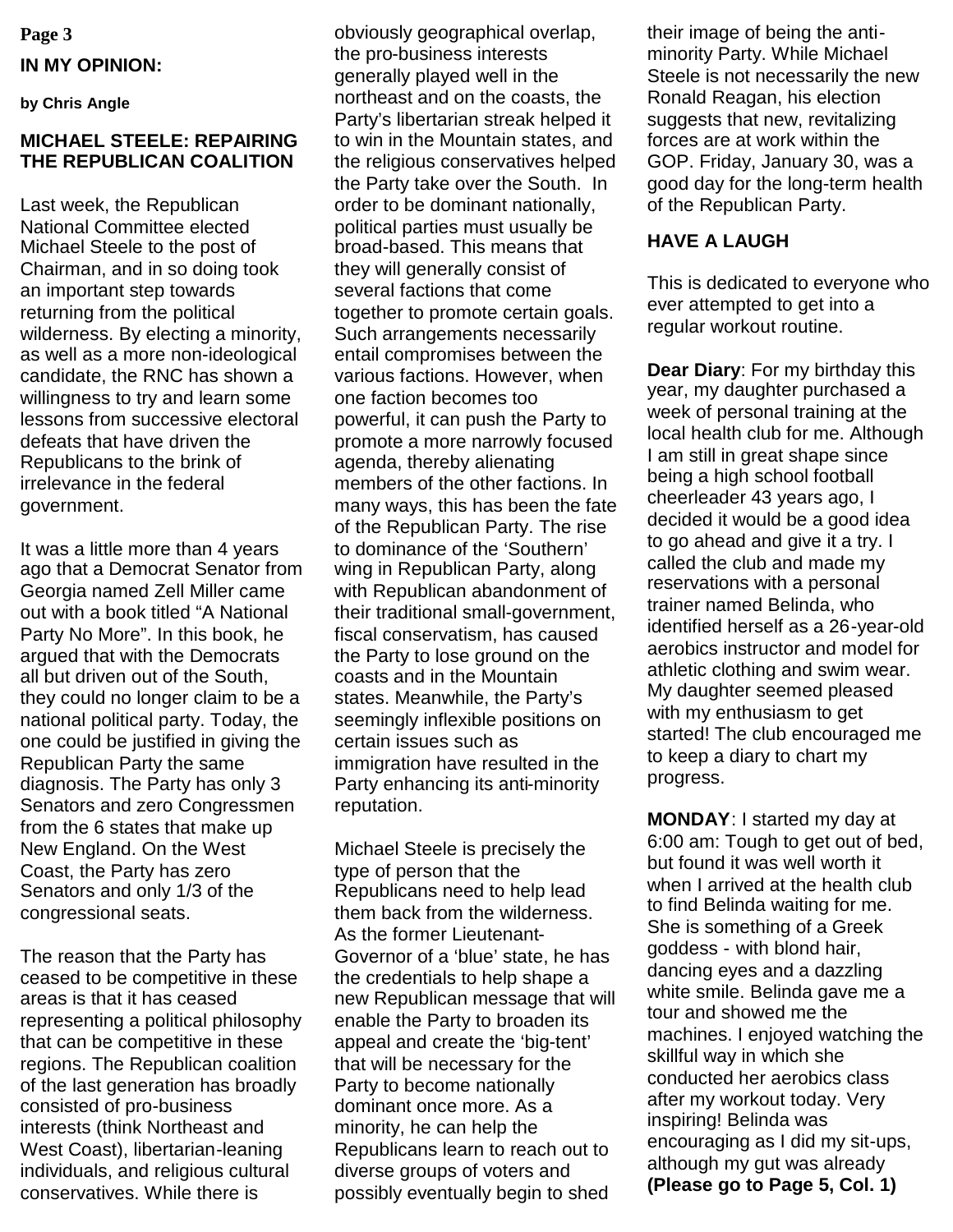**Page 4**



# **THE GOVERNOR'S CORNER**

According to communications director, Matt David, Governor Arnold schwarzenegger Schwarzenegger's administration warned

Tuesday (February 10) that it will begin proceedings to lay off state workers if the governor and legislative leaders do not reach a budget deal by Friday.

Notices will go to employees with the least seniority in the state's agencies that receive money from the state's general fund.

The move is part of the governor's order to cut 10 percent from the government payroll as California faces a \$42 + billion deficit through June 2010.

"This is simply a matter of needing to realize savings and running out of time to do that," David said.

The governor's proposal to balance the budget through a mix of spending cuts and tax increases assumed the fix would be enacted by Feb. 1, but he has been unable to reach a compromise with lawmakers after weeks of meetings.

"We're losing savings the longer we go into February," David said. "We're at the point where time's up."

Administration officials are seeking to eliminate up to 10,000 jobs. Because of seniority and socalled bumping rights, however, they will send about 20,000 layoff notices.

This projects \$150 million in savings through the end of the 2009-2010 fiscal year.

Employees who receive a notice will have a chance to transfer to other branches of state government that are not paid through the general fund.

A Schwarzenegger spokesman said the first notices will be sent Friday if a deal is not reached by then, although ongoing budget talks are characterized as encouraging.

"It's not a threat. This is not a tactic. It's a necessity. The state is starting to run out of money. The governor has very few options that he can take to unilaterally cut back on state spending," said the spokesman.

Governor Schwarzenegger has the authority to make layoffs under an executive order he issued in December, in which he also ordered the first furloughs in state history.



### **Republicans of River City Board of Directors:**

Carl Burton, President Marian Higdon, Director Ed Gorre,1st Vice President Richard Eigenheer, Director Betty Axup, 2nd Vice President Patty Hildebrand, Director Cambria King, Membership Sec'y Fred Hildebrand, Director Robert Evans, Treasurer Mary Pearson, Director Paul Green, Past President Al Rogel, Director

# **DID YOU KNOW**

Did you know you can now pay your River City dues on line?



It's easy. Just point your computer browser to REPUBLICANS OF RIVER CITY, click on JOIN, and fill out the form. Then click on the SUBMIT button and fill in the credit card information.



P. O. Box 1776 Carmichael, CA 95609-1776

Editor: Robert Evans Telephone 359-5741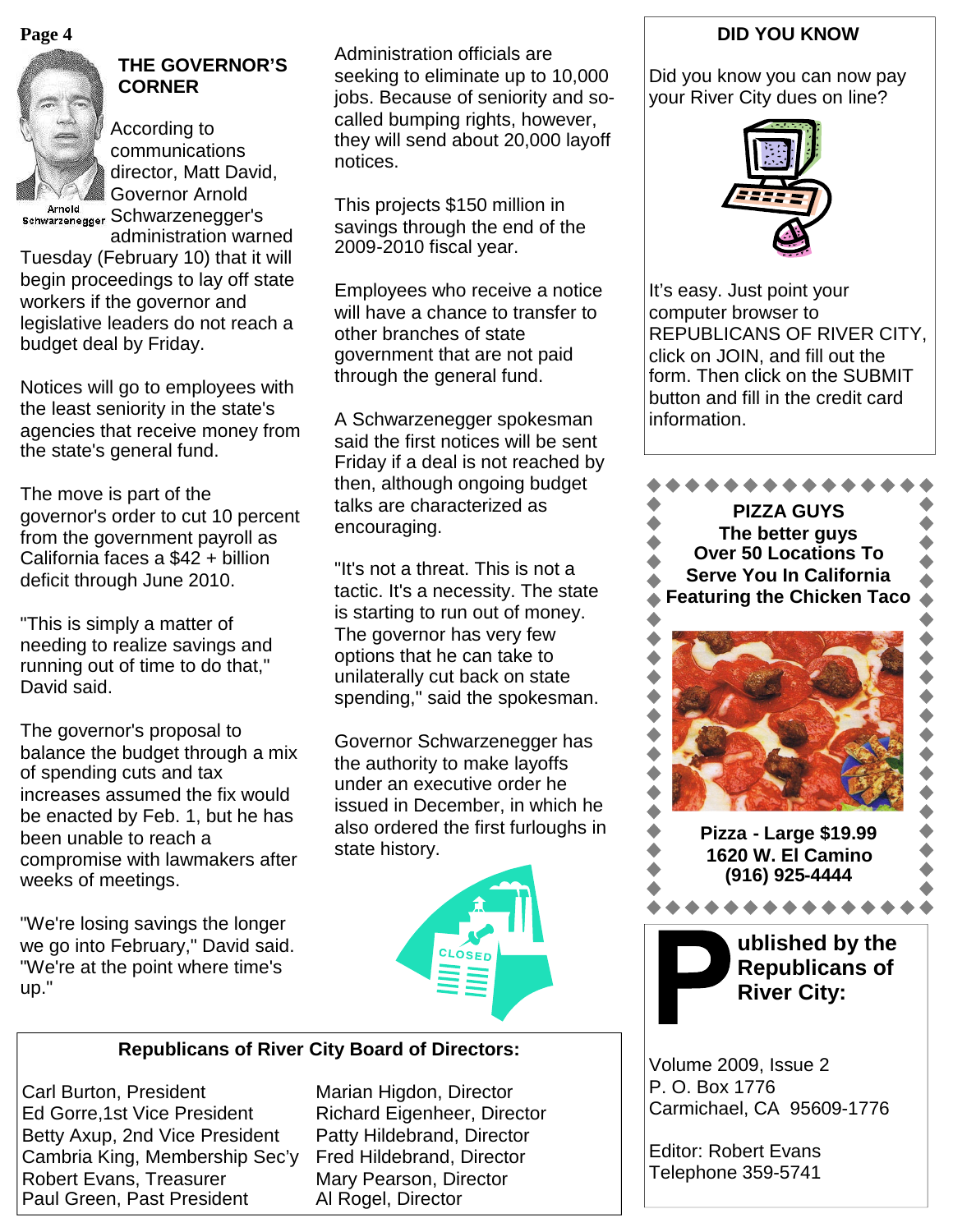# **HAVE A LAUGH (Cont.)**

aching from holding it in the whole time she was around. This is going to be a FANTASTIC week.

**TUESDAY**: I drank a whole pot of coffee, but I finally made it out the door. Belinda made me lie on my back and push a heavy iron bar into the air. then she put weights on it. My legs were a little wobbly on the treadmill, but I made the full mile. Belinda's rewarding smile made it all worthwhile. I feel GREAT-!! It's a whole new life for me.

**WEDNESDAY**: The only way I can brush my teeth is by laying the toothbrush on the counter and moving my mouth back and forth over it. I believe I have a hernia in both pectorals. Driving was OK as long as I didn't try to steer or stop. I parked on top of a GEO in the club parking lot. Belinda was impatient with me, insisting that my screams bothered other club members. Her voice is a little too perky for that early in the morning and when she scolds, she gets this nasally whine that is VERY annoying. My chest hurt when I got on the treadmill, so Belinda put me on the stair monster. Why would anyone invent a machine to simulate an activity rendered obsolete by elevators? Belinda told me it would help me get in shape and enjoy life.

**THURSDAY**: Belinda was waiting for me with her vampire-like teeth exposed as her thin, cruel lips were pulled back in a full snarl. I couldn't help being a half an hour late - it took me that long to tie my shoes. Belinda took me to work out with dumbbells. When she was not looking, I ran and hid in the restroom. She sent another skinny worker to find me. Then, as punishment, she put me on the

**Page 5** rowing machine -- which I sank.

**FRIDAY**: I hate Belinda more than any human being has ever hated any other human being in the history of the world. Stupid, skinny, anemic, anorexic little cheerleader. If there was a part of my body I could move without unbearable pain, I would beat her with it. Belinda wanted me to work on my triceps. I don't have any triceps! And if you don't want dents in the floor, don't hand me barbells or anything that weighs more than a sandwich. The treadmill flung me off and I landed on a health and nutrition teacher. Why couldn't it have been someone softer, like the drama coach or the choir director?

**SATURDAY**: Belinda left a message on my answering machine in her grating, shrilly voice wondering why I did not show up today. Just hearing her voice made me want to smash the machine with my planner. However, I lacked the strength to even use the TV remote and ended up catching eleven straight hours of the Weather Channel.

**SUNDAY**: I'm having the Church van pick me up for services today so I can go and thank GOD that this week is over. I will also pray that next year my daughter will choose a gift for me that is fun - like a root canal or a hysterectomy. I still say if God had wanted me to bend over, he would have sprinkled the floor with diamonds.



[In 1967, then Governor Ronald Reagan, who had run for governor on, among other issues, an assurance that he would not raise taxes, raised taxes. For doing this, newspapers jumped all over him charging hypocrisy and Republicans jumped all over him for breaking a promise. So Governor Reagan came before a gathering of the CRA (at that time Republicans of River City was the largest CRA club) to explain why he raised taxes. This is part1 of that speech. **Robert Evans**]

# **ADDRESS OF GOVERNOR RONALD REAGAN TO CALIFORNIA REPUBLICAN ASSEMBLY**

**Lafayette Hotel, Long Beach April 1, 1967**

It is a pleasure to be here tonight, talking again to the members of the California Republican Assembly, California's oldest volunteer Republican organization.

I have that warm feeling a person gets when he knows he's among friends – friends who think like he does and have the same goals and aspirations. Could be I'm especially conscious of this for the same reason a man only realizes how thirsty he really is when he takes a cooling drink. Besides that, the members of the CRA have always put their money and their energies where a lot of people are content merely to put their mouths. And, believe me, that is appreciated.

You have supported and worked actively and hard for the principles in which we believe and the candidates who represent those principles – Republican candidates and principles, if you will.